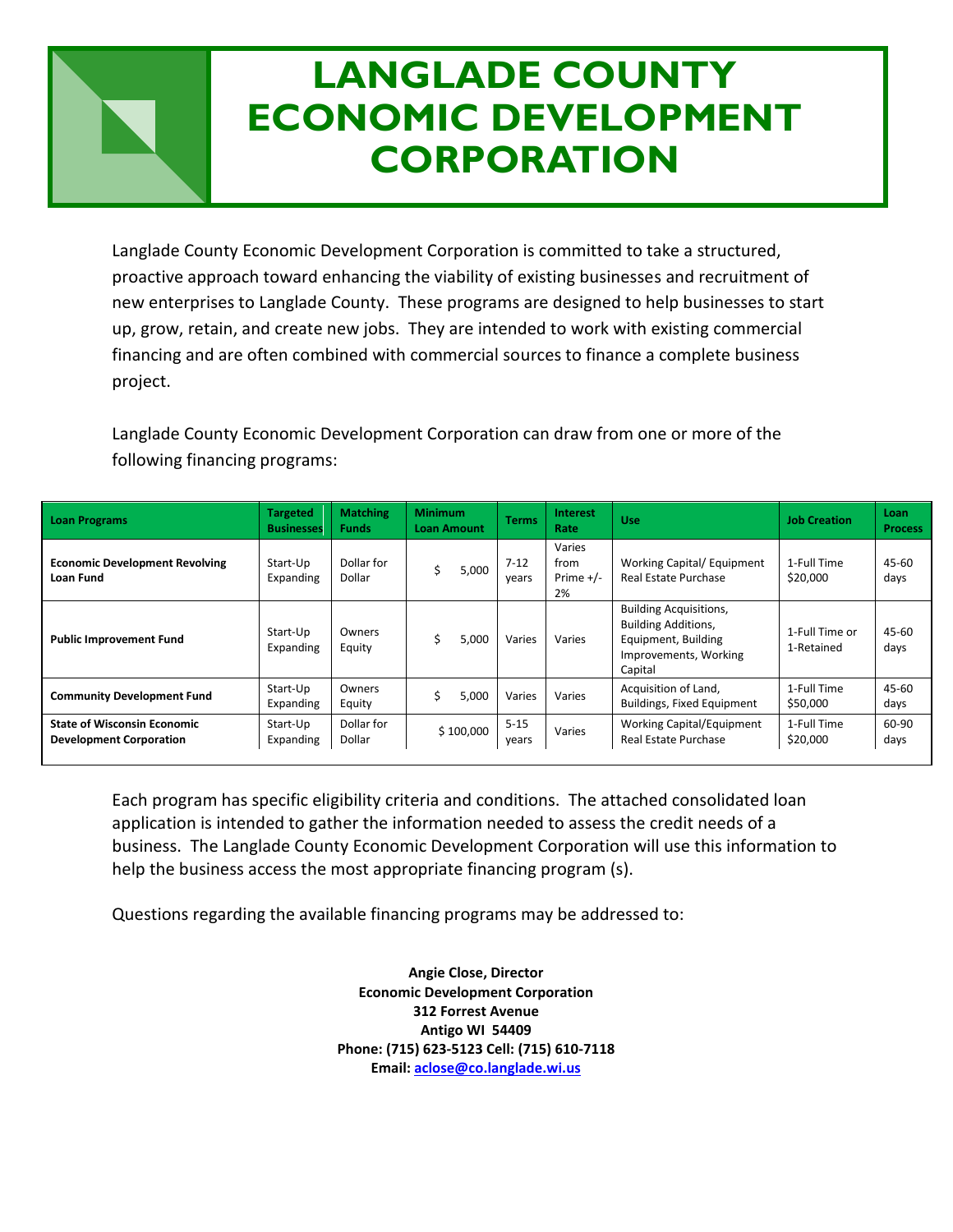## **ELIGIBILITY CONSIDERATIONS**

#### **ELIGIBLE AREA**

The area served by these programs shall generally be within the corporate limits of the Langlade County.

#### **ELIGIBLE APPLICANTS**

- (1) Applications may be submitted by the sole proprietor or Chief Executive Officer of any business wishing to establish a new operation or expand an existing operation in the County.
- (2) No member of the governing body, loan review Committee, or any other official, employee, or agent of the County who exercises decision-making functions or responsibilities in connection with the implementation of this program is eligible for financial assistance under this program.
- (3) No program loans will be made which are in conflict with Section 946.13 of the Wisconsin Statutes (Private Interest in Public Contract Prohibited).
- (4) Applicants shall not be disqualified based on age, race, religion, color, handicap, sex, or physical condition, development disability as defined in s. 51.01(5), sexual orientation or national origin.

# **ELIGIBLE ACTIVITIES**

Program monies shall be available to eligible applicants for the following activities:

- (1) The acquisition of land, buildings, and fixed equipment.
- (2) Site preparation and the construction or reconstruction of buildings or the installation of fixed equipment.
- (3) Clearance, demolition, or the removal of structures or the rehabilitation of buildings and other such improvements.
- (4) The payment of, or assessments for, sewer, water, street, and other public utilities if the provision of the facilities will directly create or retain jobs.
- (5) Legal services incurred in the closing of a loan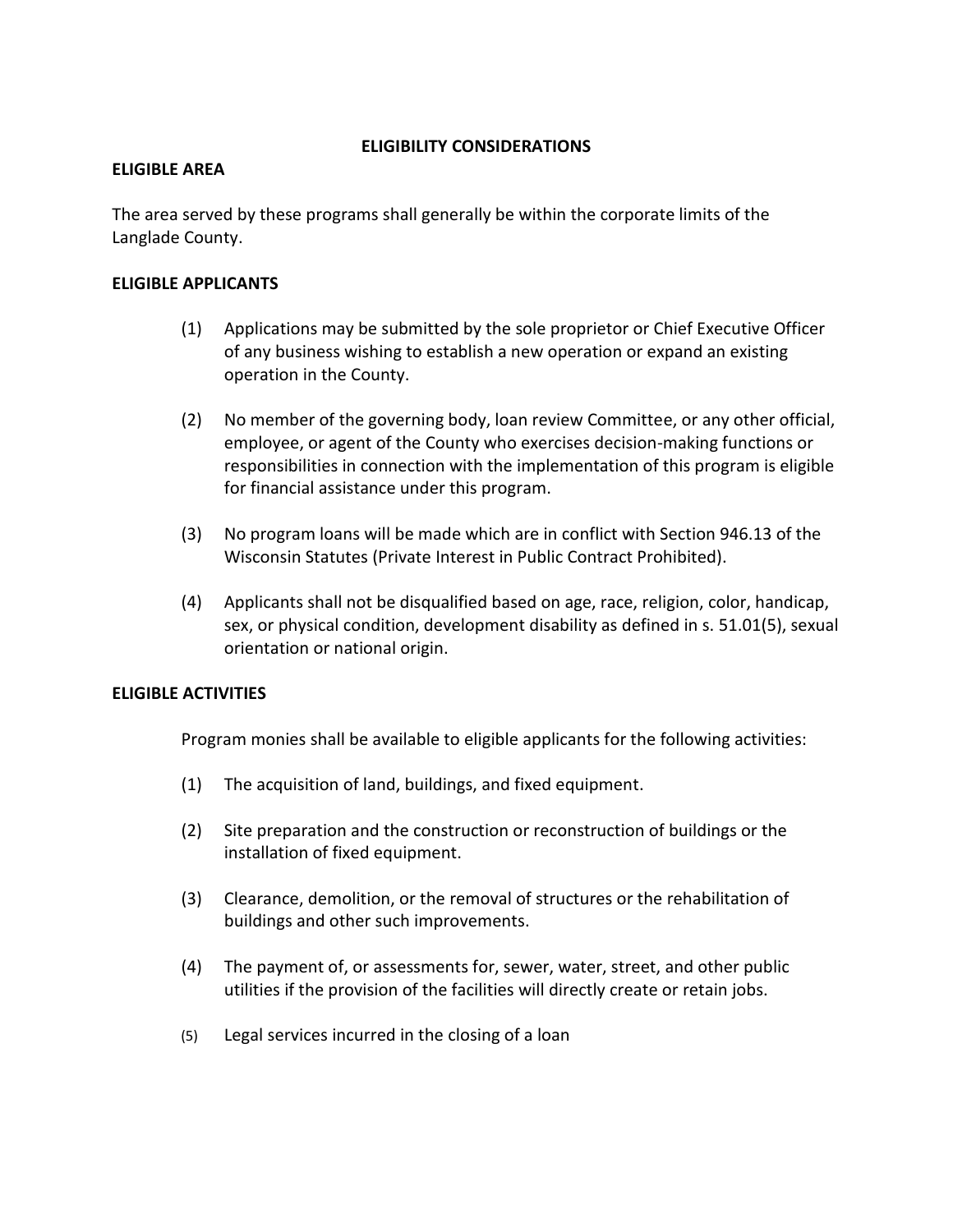#### **INELIGIBLE ACTIVITIES**

Program monies shall not be available for the following activities:

- (1) Refinancing or consolidating of existing debt.
- (2) Reimbursement for expenditures prior to loan approval without a prior approval.
- (3) Specialized equipment that is not essential to the business operation.
- (4) Residential building construction or reconstruction (unless such reconstruction is intended to convert the building to a business or industrial operation).
- (5) Routine maintenance.
- (6) Professional services such as feasibility and marketing studies, accounting, management services, and other similar services.
- (7) Other activities that the Loan Review Committee may identify during the administration of the program.

# **INELIGIBLE BUSINESS**

Program loans shall not be available for the following businesses:

- (1) Speculative investment companies.
- (2) Real estate investment companies.
- (3) Lending institutions.
- (4) Gambling operations.
- (5) Non-public recreation facilities.
- (5) Other businesses not serving the interests of the County.